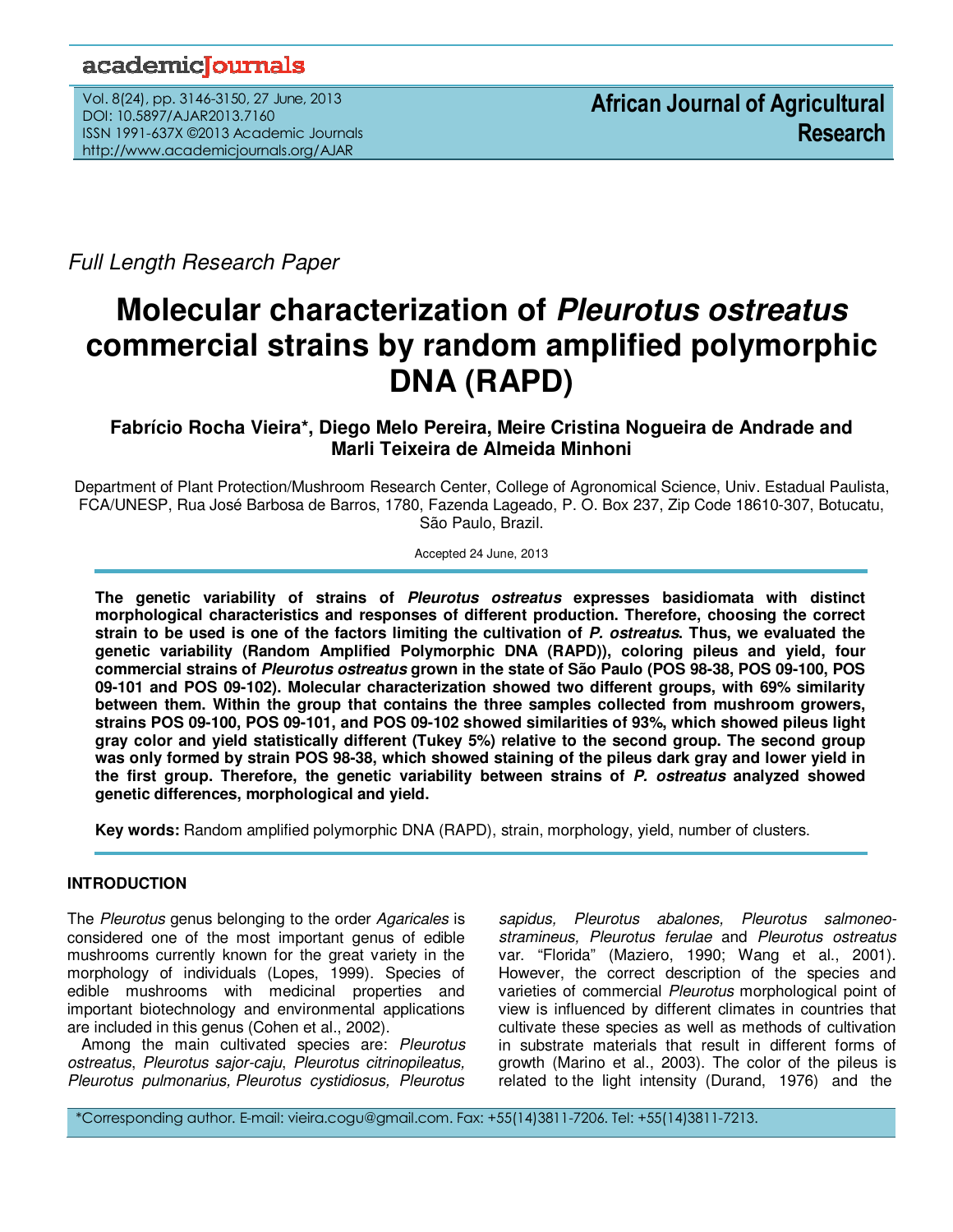| <b>Strains</b> | <b>Isolation date</b> | Origin                                                                                                                                 |
|----------------|-----------------------|----------------------------------------------------------------------------------------------------------------------------------------|
| POS 98/38      | 06/1998               | Database of the Mycology Collection of the Mushroom Research<br>Center                                                                 |
| POS 09/100     | 01/2009               | Mushroom collected from a commercial grower cultivated in pasteurized<br>substrate in the region of Sorocaba, São Paulo State, Brazil  |
| POS 09/101     | 01/2009               | Mushroom collected from a commercial grower cultivated in pasteurized<br>substrate in the region of São Pedro, São Paulo State, Brazil |
| POS 09/102     | 02/2009               | Mushroom collected from a commercial grower cultivated in pasteurized<br>compost in the region of Tatuí, São Paulo State, Brazil       |

**Table 1.** Origin of the Pleurotus ostreatus strains used in the experiments.

interaction of temperature and light intensity changes the color of the pileus Lentinula edodes (Przybylowicz and Donoghe, 1990).

The mushrooms of genus Pleurotus have wide geographical distribution, being P. ostreatus the mushroom of greatest commercial importance in this genus, distributed in temperate areas and tropical regions (Yang, 1986; Delmas, 1989).

Marino et al. (2003) reported that the gene expression of each isolate could be influenced, between other factors temperature and light intensity. In Brazil, there are some native species of Pleurotus, most of them not studied yet, which would have potential to be used for cultivation, with the advantage of being adapted to regional Brazilian climates (Maziero, 1990). About that, Sales-Campos et al. (2010) cultivated a P. ostreatus strain occurring in the Brazilian Amazon in wood and agroindustrial wastes and obtained satisfactory results.

Multiple companies or cooperatives have traded the inoculum (spawn) of P. ostreatus or the substrate itself colonized. However, very little is known about the origin and genetic variability of the individual used for the commercial production of mushrooms of that species.

The methods for identifying genotypes are important to understand the evolutionary history of fungi. Additionally, the success of the growing trade of mushrooms requires an ability to identify the species correctly and distinguish between lines of a single species (Bunyard et al., 1996).

The taxonomy of species of Pleurotus, in spite of all the efforts for clarification, is still confusing (Menolli Jr. et al., 2010). Due to the variety of mushrooms, the groups and distribution of most species are not known (Vilgalys and Sun, 1994). Additionally, the morphology diversity of the mushrooms of multiples species, especially those distributed in different parts of the world, as well as the ones erroneously identified as trading isolates, has led to multiple names for the same species (Menolli Jr. et al., 2010).

The random amplified polymorphic DNA (RAPD) is a convenient method to detect genetic diversity (Marino et al., 2003; Sunagawa and Magae, 2005; Larraya et al., 1999). This method has been particularly successful when applied to check the strains of mushrooms with different origins (Lopandic et al., 2005).

This study evaluated the variability between four commercial strains of P. ostreatus (POS-98/38, POS-09/100, POS-09/101 and POS-09/102), collected in the state of São Paulo, and characterized by the method RAPD (Williams et al., 1990).

#### **MATERIALS AND METHODS**

The strains of P. ostreatus used in the experiment were obtained from mushroom growers of São Paulo State and from the Database of the Mycology Collection of the Mushroom Research Center, College Agronomical Science, Department Plant Production, Botucatu-SP (Table 1).

#### **Isolation and primary array**

This technique was used for isolation and getting primary array of commercial strains based on the collection of a healthy mushroom of P. ostreatus on cultivation places, and in aseptic environment, in a laminar flow chamber. First, the mushroom was manually sectioned in the middle and, with the help of a cutting clip; fragments were transferred from 3 to 5 mm of the internal pseudotissue to Petri dishes containing 20 ml of CA (Compost Agar) culture medium.

The CA medium was prepared based on the extract of a mixture of sugar cane bagasse (30%) plus braquiaria grass (30%) plus brizantha grass (30%) plus wheat bran (10%). For such, 40 g (dry basis) of the mixture was boiled for 10 min in 500 ml of distilled water. The extract was filtered using a 60-mesh sieve. Later 500 ml of distilled water was added to complete the volume for 1 L. Then the mixture was stored inside bottles of Duran, sterilized at 121°C during 30 min. and after 24 h, added with 7.5 g of Agar and autoclaved again so that the Tindal's process was accomplished. After cooling and in a laminar flow chamber, 20 ml of medium were transferred to sterile Petri dishes.

It is important to emphasize that the fragments were cut away from the gills, to prevent the transfer of spores for the culture medium and, consequently, the risk of genetic recombination and morphological changes of the strains. The colonization of the culture medium occurred under the temperature of  $25 \pm 1^{\circ}C$  in biologic oxygen demand (BOD) for 10 days in the darkness.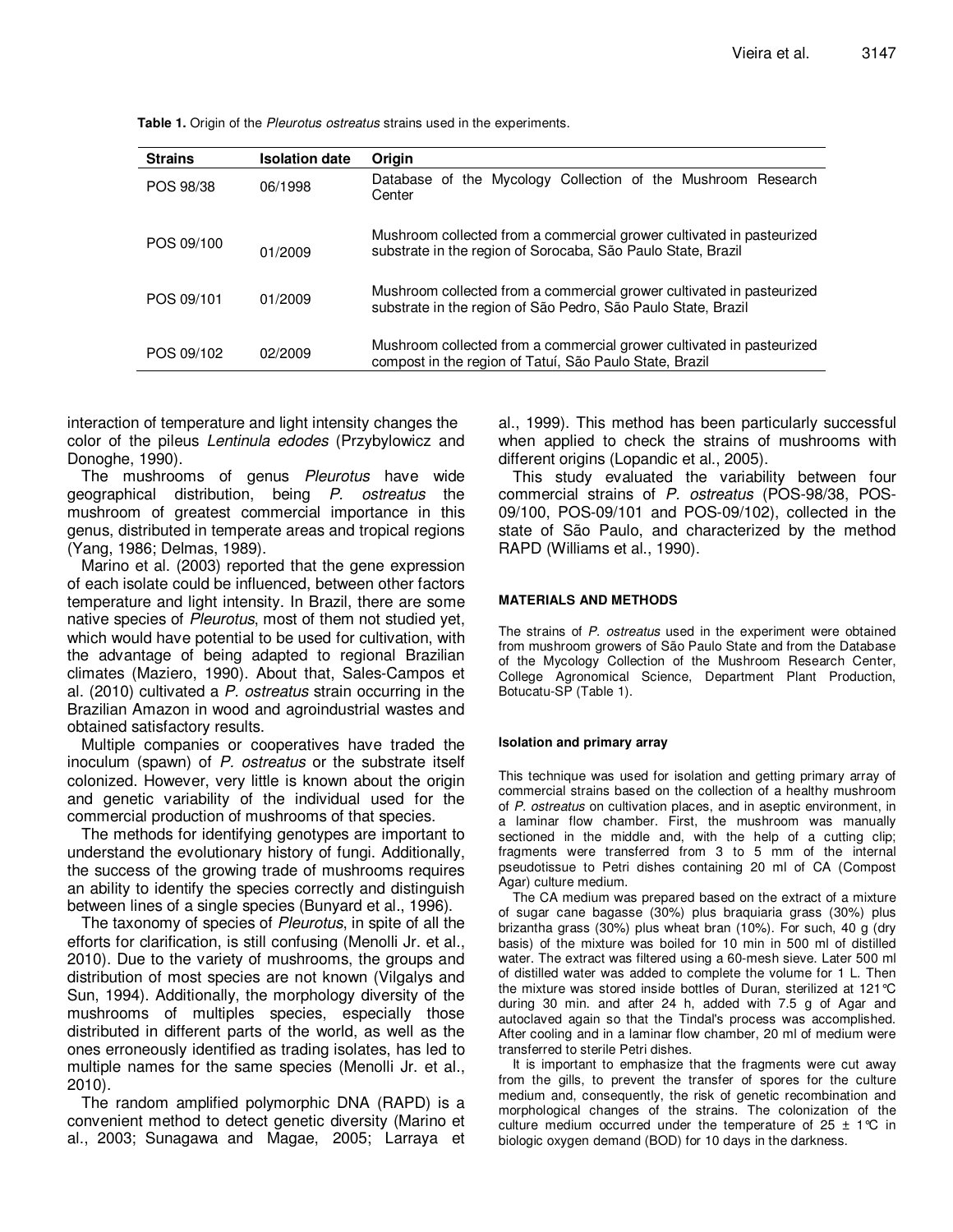

Figure 1. Amplification results of the P. ostreatus strains within oligonucleotides MAP 10 and MAP 17. Bands: 1. POS 98-38; 2. POS 09-100; 3. POS 09-101; 4. POS 09-102; M = Molecular marker 1 Kb plus ladder.

The certification and viability of the obtained strains, as well as the strain of the Database of Germplasm of the Mushroom Center Research, were conferred by means of their precultivation in pasteurized substrate, based on sugar cane bagasse (45%), sugar cane straw (45%) and wheat bran (10%) (ingredients dry base). Next, the harvest of healthy mushrooms was carried out and the isolation process was repeated.

#### **Molecular characterization**

The strains have been characterized by the RAPD method (Williams et al., 1990). The genetic material was obtained from mycelium cultivated on the plates with solid media, potato-dextroseagar (BDA). The method described by Doyle and Doyle (1988), modified for use in fungi, was used for the isolation of DNA. Oligonucleotide starter sets of K, O, and M (K-12, K-15, OPA-01, MAP-08, MAP-10, and MAP-17) were used for the amplification of DNA. The reactions occurred in a final volume of 10 µl, including: 50 ng of DNA, 0, 1 mM DNTPs 2, 5,  $MgCl<sub>2</sub>$  mM, 1  $\mu$ M of the oligonucleotide starter, buffer reaction (10 mM Tris-HCl, 50 mM KCl), 1 U Taq polymerase. The amplifications were developed with an initial cycle of 94°C, 4 min, 35 cycles of 94°C, 1 min, 40°C, 1 min, 72°C, 1 min, with a final extension period of 72°C, 10 min. The products of the amplification were analyzed in agar gel 0.8%, stained with bluegreen and viewed under ultraviolet light. The data generated were analyzed by the software GEL-PRO ANALYZER version 3.1, by means of which they were calculated the coefficients of similarity by Jaccard's coefficient and building the dendograms for the genetic distances (Figure 1).

#### **Yield, number of clusters, and coloring of pileus**

Cultures were grown in substrate from sugar cane bagasse (47.5%, dry basis) + sugarcane straw  $(47.5\%$ , dry basis) + wheat bran  $(5\%$ , dry basis), with the C/N adjusted to 60:1. The substrate was prepared in covered shed with concrete floor in a pile (2 m long, 1.5 m wide and 1 m high) with overturned every 48 h and correction of moisture (72%), lasting 9 days. Subsequently the substrate was pasteurized Dalsem climate chamber with a temperature of 59.5 °C for 8 h and conditioning at 46.5°C for 96 h with subsequent cooling to 25°C. Inoculation was performed with 1.5% inoculum (inoculum.

Kg  $^{-1}$  substrate fresh weight). The inoculum was prepared with wheat grains boiled in water for 30 min and adjusted the pH to 7 and autoclaved in the plastic bags of high-density polypropylene for 4 h. Incubation occurred at 25°C in the darkness with relative humidity of 80% and later harvested manually in three flushes with the production cycle of 60 days. Yield was measured by the production of fresh mushrooms divided by the fresh weight of substrate (fresh weight of mushrooms/fresh weight of substrate\*100). The coloration of the pileus was assessed visually demonstrating through pictures.

The experiment was completely randomized (4 strains x 1 substrate) with 15 repetitions. Statistical analysis was performed by the analysis of variance of the average treatment (yield and number of clusters) (Tukey, 5%) by software ASSISTAT Version 7.6 beta (2013) (Silva and Azevedo, 2009).

#### **RESULTS AND DISCUSSION**

Primers MAP-10 and MAP-17 were selected according to the amplification of the fragments of DNA in all isolates and because they present clear polymorphic bands, easily detected by the human eye (Figure 1).

The patterns of RAPD revealed variability among the four mushroom strains analyzed. This confirms the high discriminatory ability of the RAPD technique in the studies of genetic diversity of fungi, being useful in the differentiation of isolates from the various species of mushroom commercial strains (Chiu et al., 1996; Colauto et al., 2002; Khush et al., 1992; Ramirez et al., 2001; Zhang and Molina, 1995). Bunyard et al. (1996) analyzing the ribosomal DNA classes for the assessment of genotypic classes of Pleurotus spp. among 21 individuals tested, verified a gap of 4 to 25% was seen among the group and between isolates W84 (P. dryinus) and 609 (P. cystidiosus). Thus, the phylogenetic relations between different populations also provide a tool to understand the biogeographical history of Pleurotus species (Vilgalys and Sun, 1994).

The formation of two different groups appears in the dendograms shown in Figure 2. A group with the three strains collected from producers of P. ostreatus in the State of Sao Paulo, that is, POS 09-100, POS 09-101 and POS 09-102. The other group with the strain of the database of the Mycology Collection of the Mushroom Research Center, POS 98-38.

The four strains of P. ostreatus presented genetic similarity of 38%. According to Ravash et al. (2010), the high genetic diversity detected within groups is probably due to an efficient flow of gene between compatible strains within each group. These authors report even the adaptation of certain groups of fungi from different places due to the accumulation of genetic differences within the same species due to the process of isolation. Similar reports were described by Bunyard et al. (1996), who verified that the species P. ostreatus is too heterogeneous, especially when obtained from distant geographical locations and more variation might occur, in relation to the phylogenetic tree, between populations geographically isolated than between different kinds of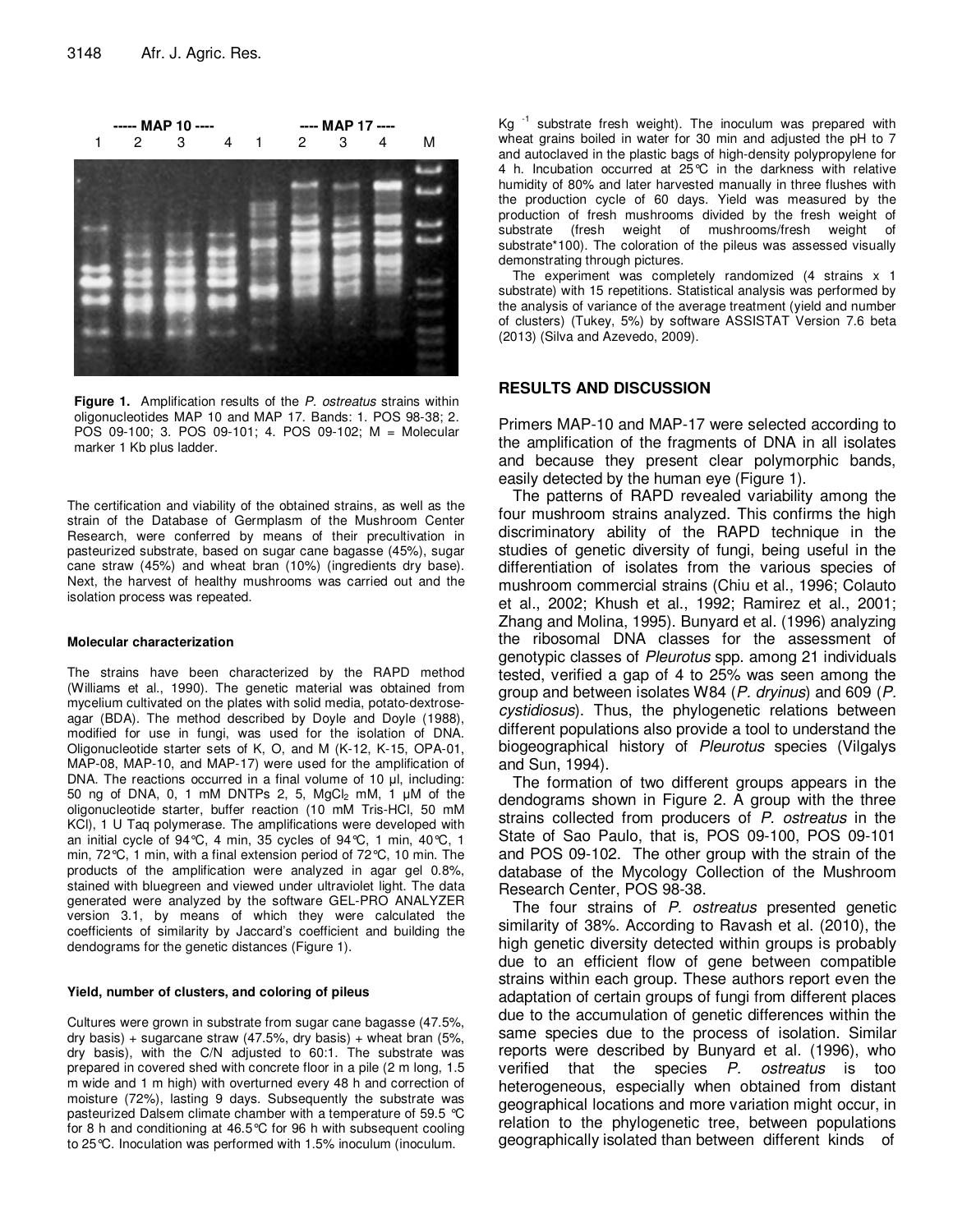

**Figure 2.** Dendogram based on the UPGMA method, according to the amplification patterns obtained within oligonucleotides MAP 10 and MAP 17 for all Pleurotus ostreatus strains.



**Figure 3.** Coloration of clusters of the strains POS 98-38, POS 09- 100, POS 09-101 and POS 09-102 of P. ostreatus.

**Table 2.** Yield and number of clusters of strains POS 98-38, POS 09-100, POS 09-101 and POS 09-102 of P. ostreatus grown in pasteurized substrate.

| <b>Strains</b> | Yield               | <b>Number of clusters</b> |
|----------------|---------------------|---------------------------|
| POS 98-38      | $2.52^{\circ}$      | 1.86 <sup>c</sup>         |
| POS 09-100     | $17.05^{b}$         | $18.33^{b}$               |
| POS 09-101     | 20.00 <sup>ab</sup> | $22.86^{b}$               |
| POS 09-102     | $23.50^{a}$         | $29.46^a$                 |
| CV%            | 40.03               | 36.66                     |
| Test F         | $31.97**$           | 47.01**                   |

Means followed by the same letter do not differ statistically among themselves. The test was applied Tukey test at 5% probability.

Pleurotus. The group containing the three strains collected from growers has similarity of 69%. Still within this group, the strains POS 09-100 and POS 09-101

showed similarity of 93%, indicating low genetic variability. Menolli Jr. et al. (2010), also obtained a genetic similarity of similar 98% between 12 isolates from Pleurotus spp. Bunyard et al. (1996), reported a similarity between 21 isolates from Pleurotus Spp., where almost all of them were grouped together and many species have been considered similar to the P. ostreatus within this group, that is, 536 (P. ostreatus var. florida - 598), 529 (one wild isolate of P. sapidus), and 397 (a commercial strain of P. cornucopiae) were reported as being similar to the P. ostreatus. Marino et al. (2006), evaluating the molecular characterization of seven isolates from P. ostreatus, verified a similarity of 85% among them, in spite of having different origins.

Among the main morphological factors, the change of color of mushrooms is very common in species and depends on the environmental conditions. In some cases, a single strain of P. ostreatus grown in different regions may present different morphological characteristics, what might lead the grower to erroneously consider them as distinct strains of a same species. About that, Marino et al. (2003), observed that the activity of P. ostreatus submitted to a luminous intensity of 120 lux and 28°C did not present pileus colouring, but the luminous intensity of 900 lux at 15°C caused the reduction of staining with the increase of luminosity in isolates. In this experiment, there was a difference in color of the pileus, where the strain POS 98-38 showed staining pileus darker compared with other strains. This can be explained by the greater genetic variability among the other strains. Strains POS 09-101 and POS 09-102 showed no differences in relation to coloration of the pileus being regarded by the analysis by RAPD similar 98% (Figure 3).

Bunyard et al. (1996) verified that the morphology of the mushroom of isolate 397 (commercial strain of P. cornucopiae) was almost identical to P. ostreatus, that is, although originally identified as P. cornucopiae, the results suggest that the isolate was not handled correctly and might, in fact, be an isolate from P. ostreatus. Menolli Jr. et al. (2010) reported that the combination of morphological studies and molecular phylogenetic analysis provide a useful tool to understand the systematic and species limits of the genus *Pleurotus*.

Another factor observed in this experiment was the yield and the number of clusters of P. ostreatus strains. The Yield of POS 09-101 and POS 09-102 strains were statistically equal unlike POS 98-38 and POS 09-100 strains suggesting that genetic similarities revealed by RAPD test. Thus, the genetic variability of the strains is correlated with yield, number of clusters, and coloring pileus (Table 2).

#### **Conclusion**

The analysis of the molecular characterization in this work detected the existence of genetic variability among the strains evaluated, being strain POS 98-38 the most